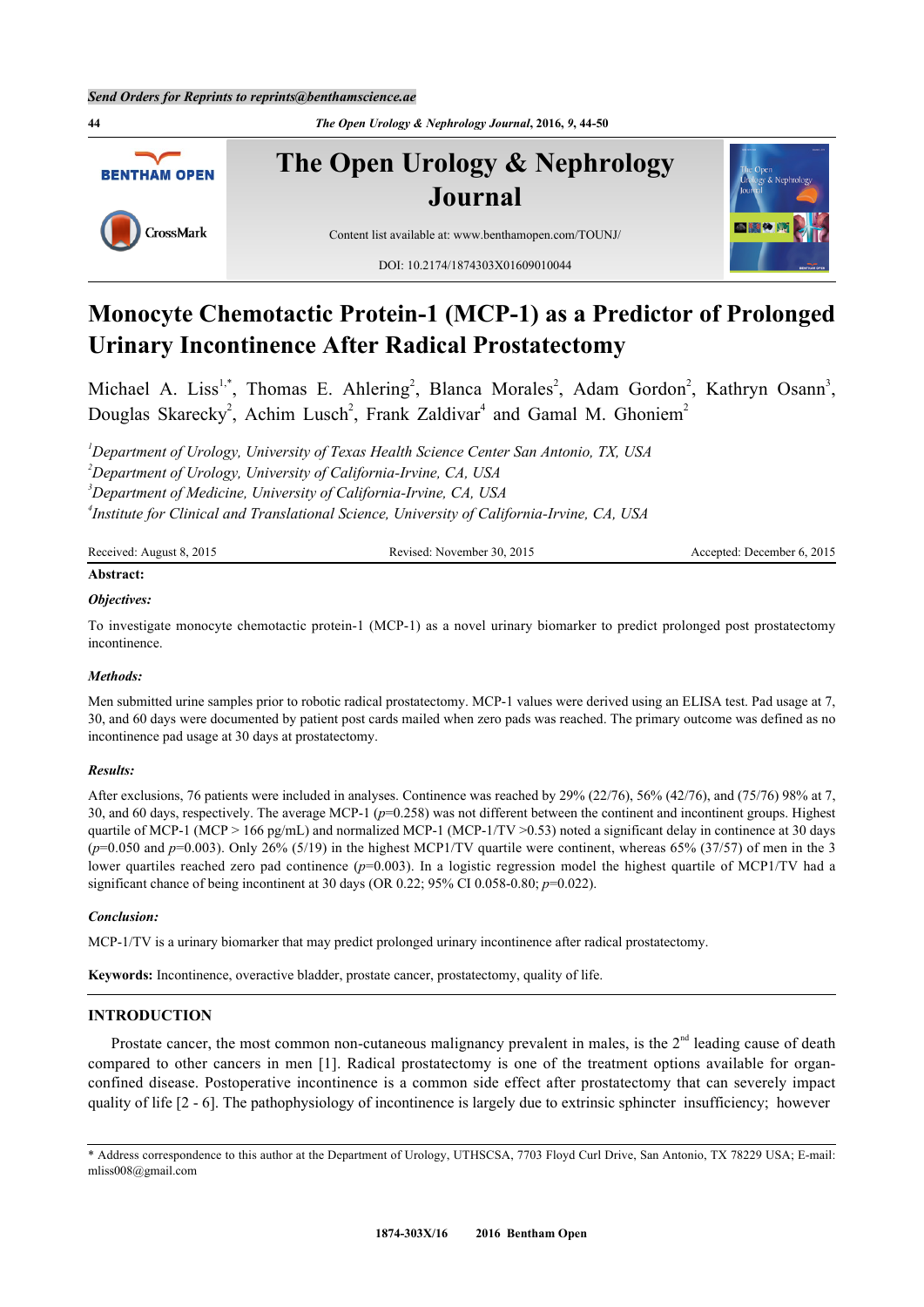may be exacerbated by various other factors [\[7](#page-5-3)].

As divulged by a recent review of the literature, other factors such as detrusor overactivity, reduced bladder capacity, and impaired detrusor contractility can be pivotal for developing bladder dysfunction after prostatectomy [[8\]](#page-5-4). Moreover, *de novo* detrusor instability after prostatectomy can lead to overactive bladder (OAB) symptoms, which may be detectable by urodynamic evaluation [[9](#page-5-5)]. Currently, lack of the knowledge on the preoperative biomarkers alluding to postoperative incontinence is a limiting factor in the counseling process because the information may potentially be used as an additional component at the time of counseling. To this end, a previous study using a proteomics chip based analysis of urinary cytokine expression demonstrated that OAB group expressed Monocyte Chemotactic Protein-1 (MCP-1) two-fold higher than UTI population and controls, thus suggesting MCP-1 to be a potential target for an OAB biomarker [\[10\]](#page-6-0). Based on these premises, we conducted a clinical study to assess whether urinary MCP-1 can be a potential preoperative biomarker associated with the outcome of 30-day urinary continence after robotic radical prostatectomy (RRP).

# **METHODS**

#### **Patient Population and Study Design**

After institutional review board approval, we enrolled biopsy proven prostate cancer patients who were undergoing pre-operative evaluation for robotic assisted radical prostatectomy. One hundred twenty men volunteered to provide urine samples after going through informed consent. For all these patients, serum laboratory studies, urine analysis, uroflowmetry results, and post-void residual were recorded. In order to minimize differences in surgical technique, we only enrolled patients in which the robotic radical prostatectomy was performed by a single surgeon (TA). The sparing technique was decided by the primary surgeon on a case-by-case basis and the reasons for such decision were documented. Patients were sequentially enrolled to evaluate both cancer specific and incontinence specific preoperative urinary biomarkers. Therefore, patients were excluded from final analysis if they had previous radiation therapy  $(n=2)$ , pT4 disease  $(n=1)$ , chronic inflammation on final pathology  $(n=11)$ , active urinary tract infection, or were taking anticholinergic medication preoperatively (n=25). Patients from non-white ethnicity were excluded because of very limited numbers (n=4).

#### **Questionnaires**

The patient also completed the International Index of Erectile Function (IIEF-5) and the International Prostate Symptom Score (IPSS) questionnaires, including the urinary quality of life (QOL) question. By and large, the primary components to urinary incontinence recovery after radical prostatectomy are age, sexual function (IIEF-5) and obesity [\[11](#page-6-1)]. Specifically the inquiries involving IIEF-5 score focus on the confidence of an erection, erection firmness, maintenance of an erection, and sexual satisfaction. On the other hand, the IPSS score evaluates preoperative obstructive or urgency symptoms that may contribute to postoperative incontinence.

# **Urine Sample Collection and Processing**

The urine samples were collected when the participants had a strong desire to void with "extremely full" bladders. After the patients voided, the data on uroflowmetry characteristics such as the volume of void (VV), peak flow rate (PFR) and postvoid residual (PVR) were collected. The total volume in the bladder was calculated by adding VV to PVR. The urine samples were placed on ice immediately after collection and transferred to the laboratory for the preparation to store them appropriately. Routinely, the urine samples were centrifuged at 3000g for 10 min at 4°C to collect the supernatant and 1.5 mL aliquots were preserved at -80°C.

#### **Determination of Monocyte Chemotactic Protein - 1 level**

The Quantikine Human MCP-1 Immunoassay (R&D Systems, Minneapolis, MN) is a 3.5-4.5 hour solid phase ELISA designed to measure MCP-1 in cell culture, serum, plasma, and urine. All reagents were prepared as specified by the manufacturer's instructions, which include well washing of the samples followed by incubation for 30 minutes at room temperature by addition of 200  $\mu$ L of substrate into each well. Finally, a stop solution was added to the wells and then optical density of each well was assessed by using a microplate reader set at 450 nm. All measurements were performed in duplicate and the average was used to subtract from the zero standard optical density. From the manufacturer the initial evaluation on 37 healthy volunteers demonstrated an average of 211 pg/mL (range 42-410) MCP-1 protein. However no further information regarding age, gender, or urinary symptoms are provided. Previous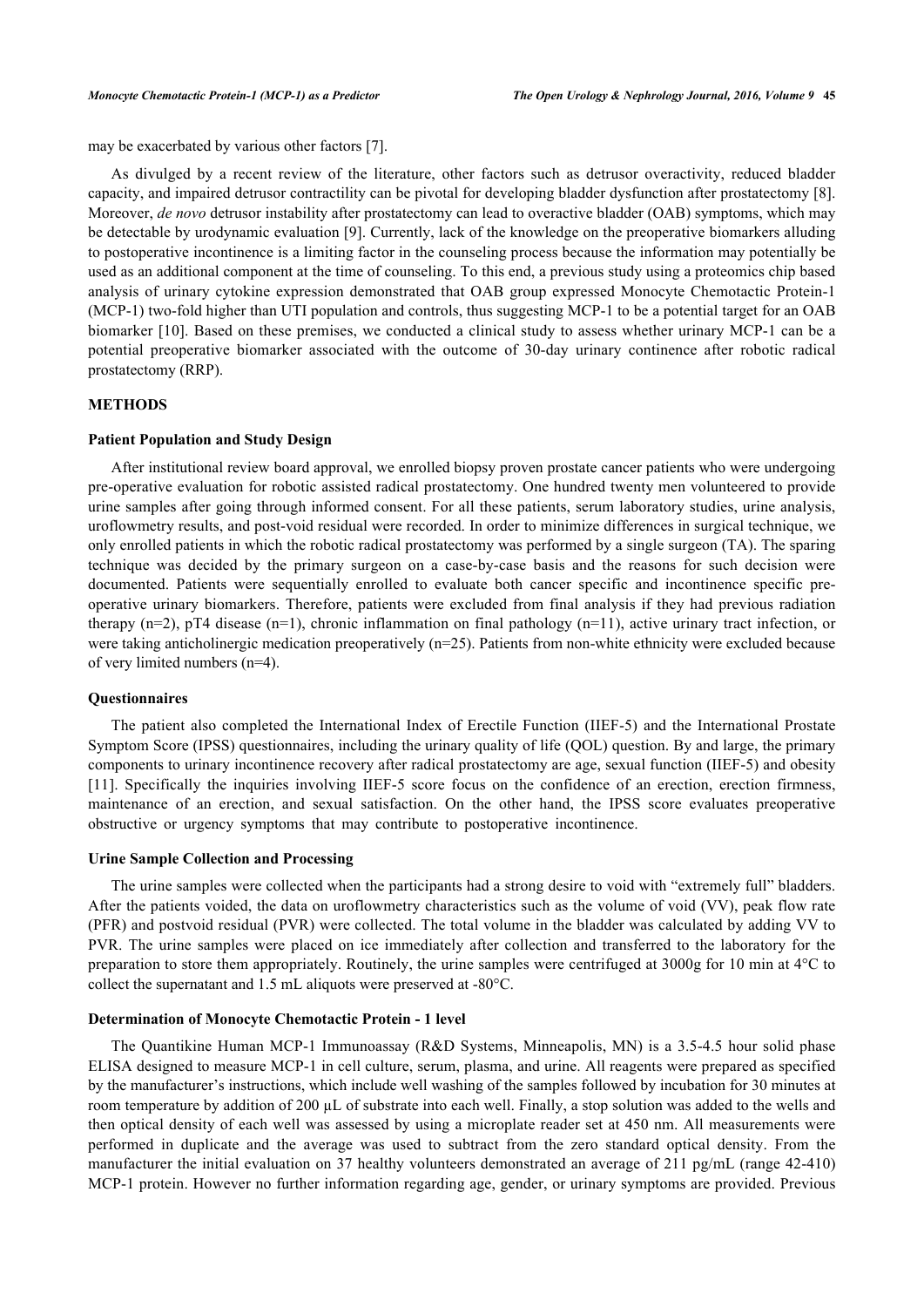studies have normalized urinary biomarkers with urinary creatinine and/or specific gravity [[12](#page-6-2)]. We include the total urinary volume as dilution factor of the protein that can potentially vary and can be used to normalize the results.

# **Follow-Up**

We asked participants to return pre-stamped postcards when they achieved pad free status date and/or keep a daily log of their progress, which is standard of care in our department. Patients also kept continence logs for the first week after the catheter was removed. Patients who did not reach continent status or did not return logs, were contacted by phone for updates. At the end of the study period (3 months post-operatively) patients with missing data were contacted *via* telephone.

# <span id="page-2-0"></span>**Table 1. Demographics of 30 Day continence populations.**

|                                                               | <b>Continence at 30 Days</b> |                |       |                                      |
|---------------------------------------------------------------|------------------------------|----------------|-------|--------------------------------------|
|                                                               | <b>Yes</b>                   | N <sub>0</sub> |       |                                      |
|                                                               | $N=42$                       | $N = 34$       |       |                                      |
| Demographic                                                   | Mean (SD)                    |                |       | Mean (SD)   P value Statistical Test |
| Age                                                           | 60.8(7.1)                    | 61.8(7.1)      | 0.528 | $t$ test                             |
| Prostate Specific Antigen                                     | 5.4(2.3)                     | 6.7(5.5)       | 0.164 | $t$ test                             |
| American Urologic Association Symptom Score                   | 6.1(6.2)                     | 7.7(6.2)       | 0.237 | $t$ test                             |
| Sexual health inventory for Men (SHIM)                        | 22.8(3.5)                    | 18.9(8.0)      | 0.008 | $t$ test                             |
| Body Mass Index (BMI)                                         | 27.3(3.6)                    | 27.3(2.6)      | 0.996 | $t$ test                             |
| Voided Volume (mL)                                            | 396 (227)                    | 312 (195)      | 0.092 | $t$ test                             |
| Post Void Residual (mL)                                       | 96 (89)                      | 85 (64)        | 0.562 | $t$ test                             |
| Total bladder volume (TV) (mL)                                | 482 (260)                    | 397 (224)      | 0.098 | $t$ test                             |
| Prostate Weight (gm)                                          | 49.1 (41.4)                  | 55.5 (39.5)    | 0.105 | $t$ test                             |
| <b>Urinary Creatinine</b>                                     | 34.2(98.7)                   | 43 (39.5)      | 0.171 | Mann-Whitney                         |
| Monocyte Chemotatic Protein 1 (ng/mL)                         | 164.7 (177.1) 108.4 (98.7)   |                | 0.208 | Mann-Whitney                         |
| Monocyte Chemotactic Protein 1 (ng/mL) / Total bladder volume | 0.342(0.450)[0.724(1.13)]    |                | 0.085 | Mann-Whitney                         |
|                                                               | Number $(\%)$ Number $(\%)$  |                |       |                                      |
| Bilateral Nerve Sparing                                       | 27(79.4)                     | 40(95.2)       | 0.070 | Fishers Exact                        |
| Smoker                                                        | 2(5.9)                       | 2(4.8)         | 1.0   | <b>Fishers Exact</b>                 |
| Diabetes                                                      | 1(2.9)                       | 0(0)           | 0.447 | <b>Fishers Exact</b>                 |
| Statins                                                       | 10(29.4)                     | 20(47.6)       | 0.157 | <b>Fishers Exact</b>                 |
| Pathologic Stage                                              |                              |                | 0.433 | <b>Fishers Exact</b>                 |
| pT2                                                           | 13(31.0)                     | 7(20.6)        |       |                                      |
| pT3                                                           | 29(69)                       | 27(79.4)       |       |                                      |

# **Statistical Analysis**

For purposes of this study, continence was defined as no pads. Our primary outcome was 30 day continence. The primary predictor variable was Moncycte chemotactic protein 1 (MCP-1) which was compared using the *t*-test between continent *vs.* incontinent men at specific time points. The cut off values were not known preoperatively; therefore, quartiles are used to identify differences at extremes. The association between MCP-1 and other variables were explored with the Spearman correlation coefficient or Mann-Whitney test. Specifically we performed correlation of MCP-1 to the normalization variables of total urinary volume or urinary creatinine. As secondary outcomes, we also investigated continence at day 7 (early) and day 60 (delayed) associated with MCP-1. In general, continence was evaluated using the Chi-squared test at 7 day, 30 day, and 60 day time points. The univariate analysis was done with Chi-Squared tests and the multivariate analyses were performed with logistic regression.

#### **RESULTS**

After exclusions, 76 patients were included in analyses. Demographics of the group are presented in Table**1**. Approximately in 80% (61/76) of cases, patients followed the log or sent post cards of their zero pad date, while remaining 20% (15/76) patients were contacted by either telephone or email. The primary outcome of continence consisting of using zero pads was reached by  $29\%$   $(22/76)$ ,  $56\%$   $(42/76)$ , and  $(75/76)$   $98\%$  at 7, 30, and 60 days, respectively. Comparing incontinent and continent men at 30 days after prostatectomy, the IPSS score (7.7 *vs.* 6.1;  $p=0.237$ ), urgency question (1.5 *vs.* 1.1;  $p=0.283$ ), or quality of life question (1.0 *vs.* 0.7;  $p=0.317$ ) were not associated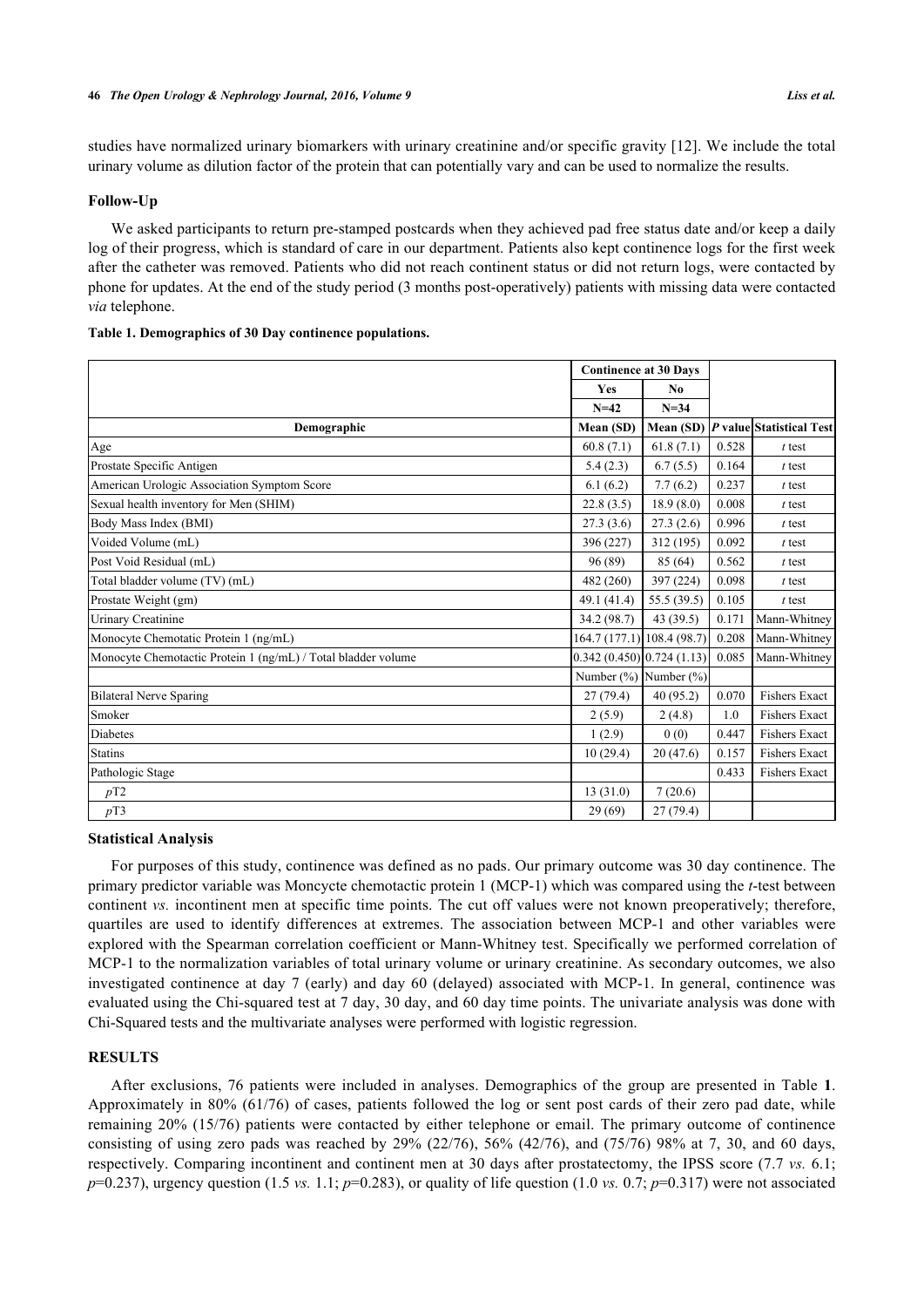with urinary continence. The urgency question (none=0 *vs.* any =1) of the IPSS score did not demonstrate any association with time to urinary continence (36 *vs.* 34 days; *p*=0.858). Furthermore, the correlations between MCP1 and other variables were investigated. Of note, the urinary creatinine  $(r=0.21; p<0.001)$  and the total bladder volume  $(r=0.56; p<0.001)$  showed the highest correlation with MCP-1. Because creatinine excretion may vary due to diurnal creatinine production, physical activity, emotional stress, diet, muscle mass (hence age, sex, and body weight variation), and disease state, we chose to correct the MCP-1 value using the better correlative value of total urine volume, and then accounted for creatinine in multivariable analysis [\[13](#page-6-3)]. Other variables significantly correlated with MCP-1 include the sexual health inventory for men (IIEF-5; r=-0.24; *p*=0.037) and the American Urological Association symptom score (IPSS; r=0.25, *p*=0.030). No significant correlations were identified between MCP-1 and other demographic variables.

We investigated the associations with 30 day continence in univariant analysis (Table**1**). We identified no significant difference in 30-day continence between the average MCP-1(*p*=0.258) or MCP after adjusting for bladder volume (MCP1/TV; *p*=0.14). Additionally, bladder volume was larger in those who were continent at 30 days but was not statistically significant (482 *vs.* 397, *p*=0.098). We then analyzed MCP by quartiles and comparing the highest quartile of MCP-1 (MCP > 166 pg/mL) to all other quartiles, we noted a delay in continence( $p=0.050$ ). Subsequently, we normalized MCP-1 values by dividing them by the total bladder volume (TV, mL) and obtained the highest quartile (MCP-1  $>0.53$ ). Comparing MCP-1/TV to all other quartiles, we again noted a significant delay in continence among patients with the highest quartile. At 30 days only 26% (5/19) in the highest MCP1/TV quartile were continent, whereas 65% (37/57) of men in the 3 lower quartile reached zero pad continence(*p*=0.003) (Fig **[1](#page-3-0)**). Additionally, men in the highest MCP-1/TV quartile were also noted to have significantly higher incontinence at 7 days (89.5% *vs.* 64.9%; *p*=0.041) compared to all other quartiles combined. At 60 days, the difference in continence rates for highest quartile of MCP1/TV *vs.* lower quartiles (68.4% *vs.* 78.9%; *p*=0.350) was no longer statistically significant.

<span id="page-3-0"></span>

**Fig. (1).** Bar graph representing zero pad continence at selected time points for the highest quartile MCP-1/TV.

Next, a logistic regression model was developed including MPC1/TV (highest quartile *vs.* lower quartiles), and IIEF-5 as independent variables in the model. In addition, urinary creatinine was included in the model to account for urine concentration and bilateral nerve sparing was included as it trended to significance in univariant analysis. We noted that patients in the highest quartile of MCP-1/TV bear a significant risk of being incontinence at 30 days from robotic prostatectomy which is controlling other factors (OR 0.22; 95% CI 0.058-0.80; *p*=0.022) (Table **[2](#page-4-0)**).

# **DISCUSSION**

To summarize, our studies indicate that high preoperative levels of Monocyte chemotatic protein-1 corrected for total bladder volume may play a role in developing incontinence at 30 day. These findings further suggest that a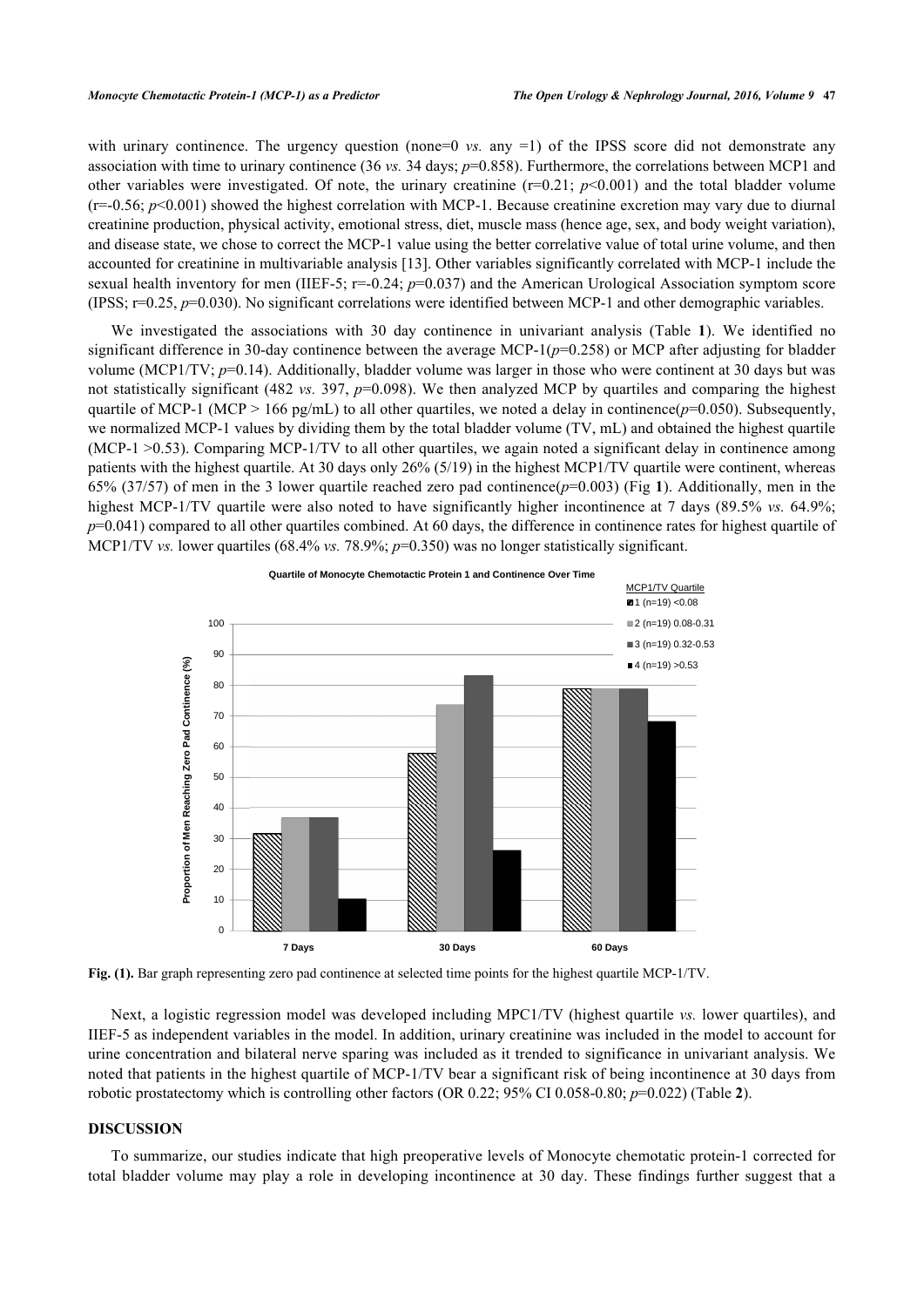preconditioned state of high inflammation may be present in some patients causing bladder pathology thus contributing to prolonged recovery of continence. Indeed our previous study leading to this investigation postulated that elevated expression of MCP-1 in patients with overactive bladder could contribute to incontinence [[10](#page-6-0)]. Another important aspect of our investigation is the pinning down MCP-1/TV as a potential biomarker to identify subjects that can start medications early in the recovery process. It is expected that such patients may benefit more from OAB therapy prior to prostatectomy .

| <b>Multivariant</b>     | <b>OR (95% CI)</b> | P Value |  |
|-------------------------|--------------------|---------|--|
| MCP1/TV > 0.53          | $0.22(0.058-0.80)$ | 0.022   |  |
| Urinary Creatinine      | $1.00(0.99-1.02)$  | 0.785   |  |
| Bilateral Nerve Sparing | $3.45(0.29-40.04)$ | 0.322   |  |
| <b>SHIM</b>             | $1.08(0.99-1.21)$  | 0.076   |  |

<span id="page-4-0"></span>**Table 2. Univariate and multivariate analysis achieving 30 day continence.**

At present, studies are indeed limited regarding anti-inflammatory therapy to prevent post-operative incontinence. However, rising interest in MCP-1 as a diagnostic or therapeutic target in other diseases may provide such opportunity. It will be quite prudent to undertake studies to test whether the ablation of MCP-1 prior to radical prostatectomy will diminish the extent of urinary incontinence. It is worth mentioning that CCR2 (chemokine receptor 2), which is the primary MCP-1 receptor, has been considered to be an important therapeutic target in treating the deleterious effects of myocardial infarction and acute kidney injury[[14](#page-6-4), [15](#page-6-5)]. Likewise, the same mechanism may be tested in a preprostatectomy cohort investigating urinary outcomes. Another evolving concept regarding reducing inflammation is hypothermia of the prostate *via* a rectal balloon at the time of surgery [[16](#page-6-6)]. Our previous study is quite remarkable because all patients who received hypothermia during prostatectomy, had a significant reduction in post prostatectomy incontinence [[17\]](#page-6-7). However, in this pilot study, we were unable to determine the true effect of hypothermia, specifically on MCP-1 because we did not measure intraoperative or postoperative MCP-1 levels.

Currently, surgeons are compelled to assess the bladder symptoms of the patients by using demographics and questionnaires prior to prostatectomy due to the lack of any specific biomarkers. In line with this, a systematic review and meta-analysis of post-prostatectomy incontinence reported associations with age, BMI >30, comorbidities, severity of lower urinary tract symptoms, and preoperative erectile function (IIEF-5) [\[18\]](#page-6-8). We also investigated these variables in our cohort and noted preoperative sexual function (IIEF-5) to be an exclusive albeit significant determinant of incontinence. To the contrary, our studies do not conform to the notion that one of the most significant factors for incontinence is the age of the patient. Our study enrolled many men of similar age group and revealed that age difference exerts a negligible effect on the incontinence in this study population [[19\]](#page-6-9). Other preoperative indicators have been examined including ultrasound of pelvic muscles and MRI of membranous urethral length, however these would add to the current cost and may rely on other specialists [[20,](#page-6-10) [21](#page-6-11)]. In all, a urinary biomarker, such as MCP-1 would be valuable because this could provide uniform, objective risk profile that may be used across various sites. At this stage, a larger study potentially in the context of a clinical trial to confirm the results of MCP-1 as a urinary biomarker to predict post-operative continence is further warranted. The information obtained from such a biomarker could weigh heavily in the discussion regarding radical prostatectomy expectations and an individualized treatment plan, which may include pre-operative pelvic therapy and early use of medications.

We are aware of the limitations of this study because of the small sample size and homogeneous nature of our population especially in the context of age and race/ethnicity. We specifically chose to use strict entry criteria for this pilot study to show proof of concept and obtain preliminary data to justify inclusion into a clinical trial. Additionally, urinary biomarkers can indicate substantial variability from day to day, hydration status, and a multitude of other factors [\[22](#page-6-12)]. We limited the evaluation of urinary biomarkers for post prostatectomy solely to MCP-1. However, we plan to further investigate other urinary biomarker such as nerve growth factor that has been demonstrated to be promising for detrusor over-activity [\[23](#page-6-13)]. Further study would need to seriously test preoperative MCP-1 at various time points prior to surgery and changes noted post operatively. Of note, the origin and causality of MCP-1 are beyond the scope of this study. In this pilot study, we did not deploy urodynamics peri-operatively to identify exact type of urinary incontinence. Overall, we feel the prospective nature and the addition of bladder volume are novel in post-prostatectomy incontinence.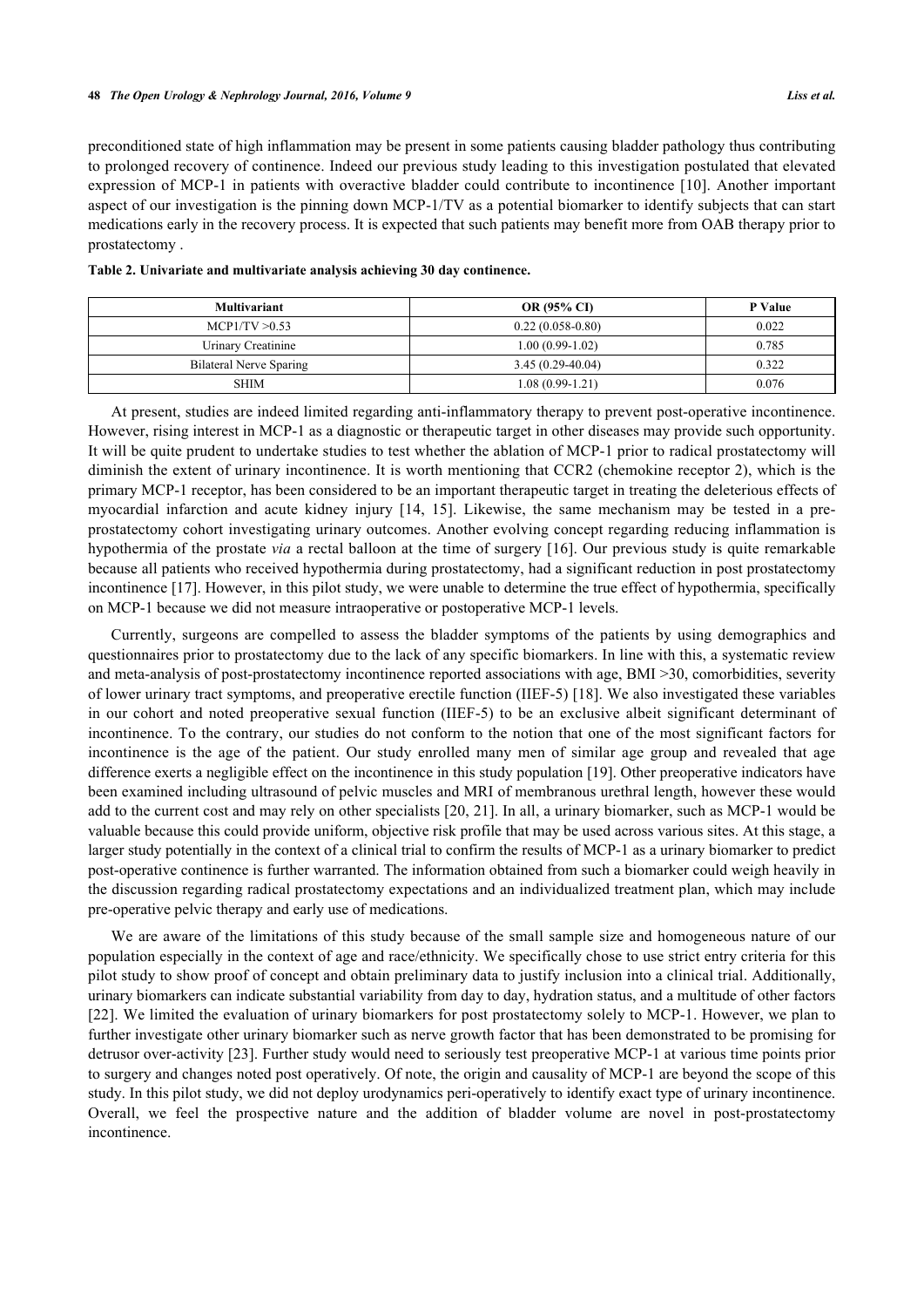# **CONCLUSION**

In addition to other factors, high levels of Monocyte chemotactic protein - 1 may be associated with delayed recovery of continence after radical prostatectomy. Comprehensively, additional investigations are absolutely critical to establish MCP-1 as a urinary biomarker to predict delayed post-prostatectomy continence preoperatively. Based on these premises we infer that further studies with lager and broader populations are pivotal for confirmation of the findings presented in this report.

#### **FUNDING**

Institute for Clinical and Translational Science, University of California-Irvine. The project described was supported by Grant Number UL1 RR031985 from the National Center for Research Resources (NCRR), a component of the National Institutes of Health (NIH), and the NIH Roadmap for Medical Research. Its contents are solely the responsibility of the authors and do not necessarily represent the official view of NCRR or NIH. Information on NCRR is available at<http://www.ncrr.nih.gov/>. Information on Reengineering the Clinical Research Enterprise can be obtained from <http://nihroadmap.nih.gov>. Dr. Liss is a member of the Cancer Therapy and Research Center of The University of Texas Health Science Center San Antonio an NCI Cancer Center supported by grant (P30 CA054174) and also is supported by the DOD. This work was supported by the Office of the Assistant Secretary of Defense for Health Affairs through the Prostate Cancer Research Program under Award No. W81XWH-15-1-0441. Opinions, interpretations, conclusions and recommendations are those of the author and are not necessarily endorsed by the Department of Defense.

# **CONFLICT OF INTEREST**

Dr. Ahlering is a consultant for Astellas and Phillips Healthcare Dr. Gohniem is a speaker for Astellas and Allergan, consultant for Uroplasty.

#### **ACKNOWLEDGMENTS**

Declared None.

#### **REFERENCES**

- <span id="page-5-0"></span>[1] Jemal A, Bray F, Center MM, Ferlay J, Ward E, Forman D. Global cancer statistics. CA Cancer J Clin 2011; 61(2): 69-90. [\[http://dx.doi.org/10.3322/caac.20107](http://dx.doi.org/10.3322/caac.20107)] [PMID: [21296855\]](http://www.ncbi.nlm.nih.gov/pubmed/21296855)
- <span id="page-5-1"></span>[2] Liss MA, Osann K, Canvasser N, *et al.* Continence definition after radical prostatectomy using urinary quality of life: evaluation of patient reported validated questionnaires. J Urol 2010; 183(4): 1464-8. [\[http://dx.doi.org/10.1016/j.juro.2009.12.009\]](http://dx.doi.org/10.1016/j.juro.2009.12.009) [PMID: [20171689](http://www.ncbi.nlm.nih.gov/pubmed/20171689)]
- [3] Sacco E, Prayer-Galetti T, Pinto F, *et al.* Urinary incontinence after radical prostatectomy: incidence by definition, risk factors and temporal trend in a large series with a long-term follow-up. BJU Int 2006; 97(6): 1234-41. [\[http://dx.doi.org/10.1111/j.1464-410X.2006.06185.x](http://dx.doi.org/10.1111/j.1464-410X.2006.06185.x)] [PMID: [16686718](http://www.ncbi.nlm.nih.gov/pubmed/16686718)]
- [4] Sebesta M, Cespedes RD, Luhman E, Optenberg S, Thompson IM. Questionnaire-based outcomes of urinary incontinence and satisfaction rates after radical prostatectomy in a national study population. Urology 2002; 60(6): 1055-8. [\[http://dx.doi.org/10.1016/S0090-4295\(02\)01989-1\]](http://dx.doi.org/10.1016/S0090-4295(02)01989-1) [PMID: [12475669](http://www.ncbi.nlm.nih.gov/pubmed/12475669)]
- [5] Miller DC, Sanda MG, Dunn RL, *et al.* Long-term outcomes among localized prostate cancer survivors: health-related quality-of-life changes after radical prostatectomy, external radiation, and brachytherapy. J Clin Oncol 2005; 23(12): 2772-80. [\[http://dx.doi.org/10.1200/JCO.2005.07.116](http://dx.doi.org/10.1200/JCO.2005.07.116)] [PMID: [15837992\]](http://www.ncbi.nlm.nih.gov/pubmed/15837992)
- <span id="page-5-2"></span>[6] Penson DF, McLerran D, Feng Z, *et al.* 5-year urinary and sexual outcomes after radical prostatectomy: results from the prostate cancer outcomes study. J Urol 2005; 173(5): 1701-5. [\[http://dx.doi.org/10.1097/01.ju.0000154637.38262.3a\]](http://dx.doi.org/10.1097/01.ju.0000154637.38262.3a) [PMID: [15821561](http://www.ncbi.nlm.nih.gov/pubmed/15821561)]
- <span id="page-5-3"></span>[7] Groutz A, Blaivas JG, Chaikin DC, Weiss JP, Verhaaren M. The pathophysiology of post-radical prostatectomy incontinence: a clinical and video urodynamic study. J Urol 2000; 163(6): 1767-70. [\[http://dx.doi.org/10.1016/S0022-5347\(05\)67538-6\]](http://dx.doi.org/10.1016/S0022-5347(05)67538-6) [PMID: [10799178](http://www.ncbi.nlm.nih.gov/pubmed/10799178)]
- <span id="page-5-4"></span>[8] Porena M, Mearini E, Mearini L, Vianello A, Giannantoni A. Voiding dysfunction after radical retropubic prostatectomy: more than external urethral sphincter deficiency. Eur Urol 2007; 52(1): 38-45. [\[http://dx.doi.org/10.1016/j.eururo.2007.03.051\]](http://dx.doi.org/10.1016/j.eururo.2007.03.051) [PMID: [17403565](http://www.ncbi.nlm.nih.gov/pubmed/17403565)]
- <span id="page-5-5"></span>[9] Guralnick ML, Grimsby G, Liss M, Szabo A, O'Connor RC. Objective differences between overactive bladder patients with and without urodynamically proven detrusor overactivity. Int Urogynecol J Pelvic Floor Dysfunct 2010; 21(3): 325-9. [\[http://dx.doi.org/10.1007/s00192-009-1030-7\]](http://dx.doi.org/10.1007/s00192-009-1030-7) [PMID: [19907912](http://www.ncbi.nlm.nih.gov/pubmed/19907912)]